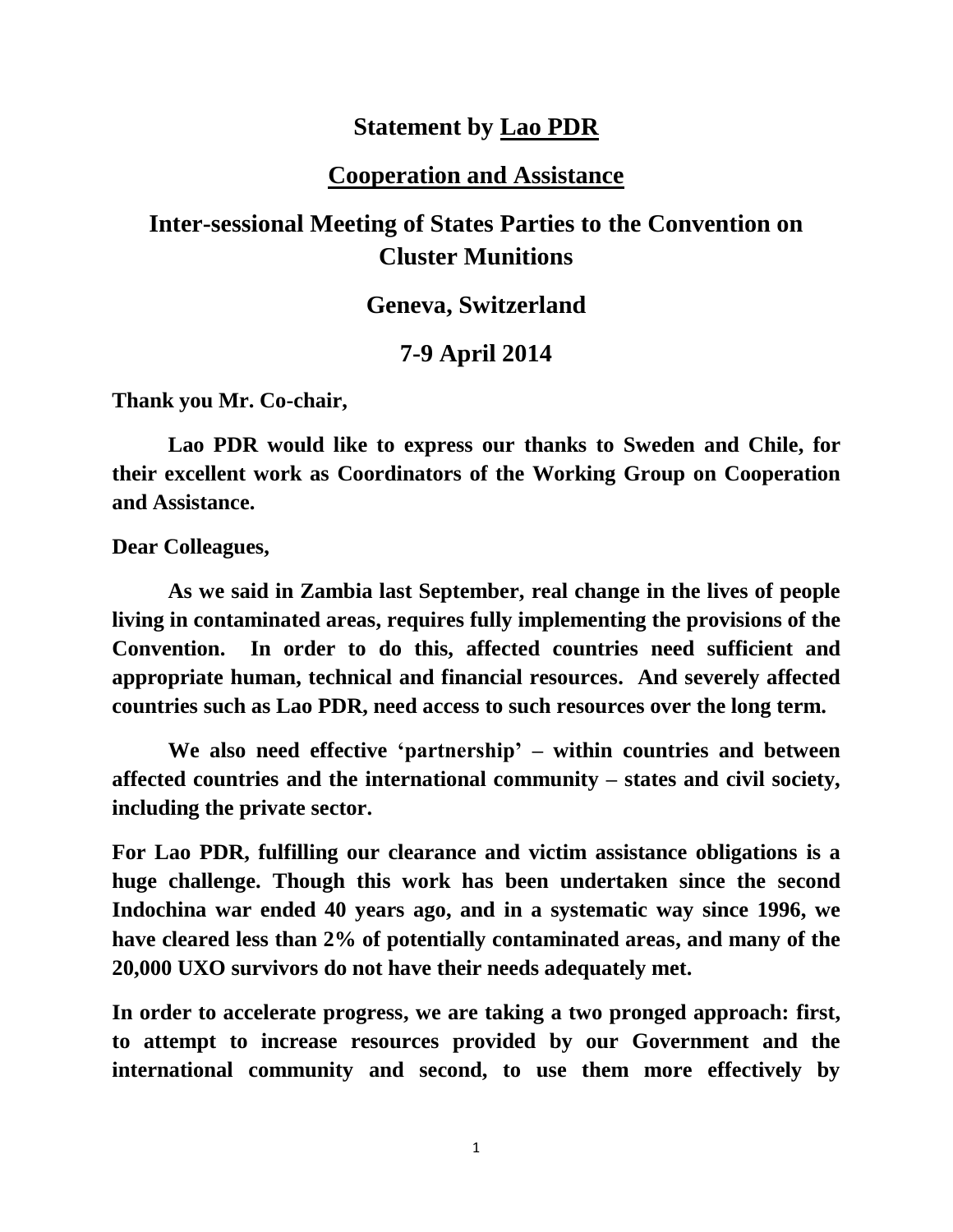**introducing better equipment and improved methods to our survey and clearance work .** 

**With respect to resources, we wish to express our deep thanks to Australia, Japan, the USA, Ireland, Switzerland, the EU, New Zealand, the United Kingdom, Norway, Canada Austria, France, Germany, Luxembourg, Poland and South Korea and for their generous support. In 2013, Lao PDR received more than USD 30 million from the international community, and we are very grateful for this.** 

**The Government of Lao PDR is committed to increasing its own investment in the sector as well, and we have calculated the 2013 in kind contribution at just under US\$ 5M.**

**In late 2012, the Government issued notification that all development projects undertaken in potentially contaminated areas must plan for survey and, where there is evidence of contamination, for clearance, and to build this into the plans and budget for the project. This directive should have very positive impact on the resource situation for the UXO sector over time.**

**In addition to the 10 Year UXO Sector Strategy approved in 2012, the UXO Sector submitted an Action Plan to the National Round Table between Government and the International Donor Community last November that identifies key actions, indicators, expected outcomes and impact in 6 areas of activity in the sector, that we believe will make more efficient and effective use of all resources and achieve greater results.** 

**Lao PDR continues to derive great benefit from the assistance of UNDP in administering the UXO Trust Fund, and in helping us to ensure the highest level of transparency and accountability for donor funds. Some donors prefer bilateral arrangements, and Lao PDR welcomes all types of support, especially multi-year contributions to assist planning as well as operations.** 

**In closing, I wish to convey Lao PDR's ongoing, strong support for the proposal from the Co-chairs during our meeting in Zambia, to create an Online Cooperation Portal for potential recipients of co-operation and for donors.**